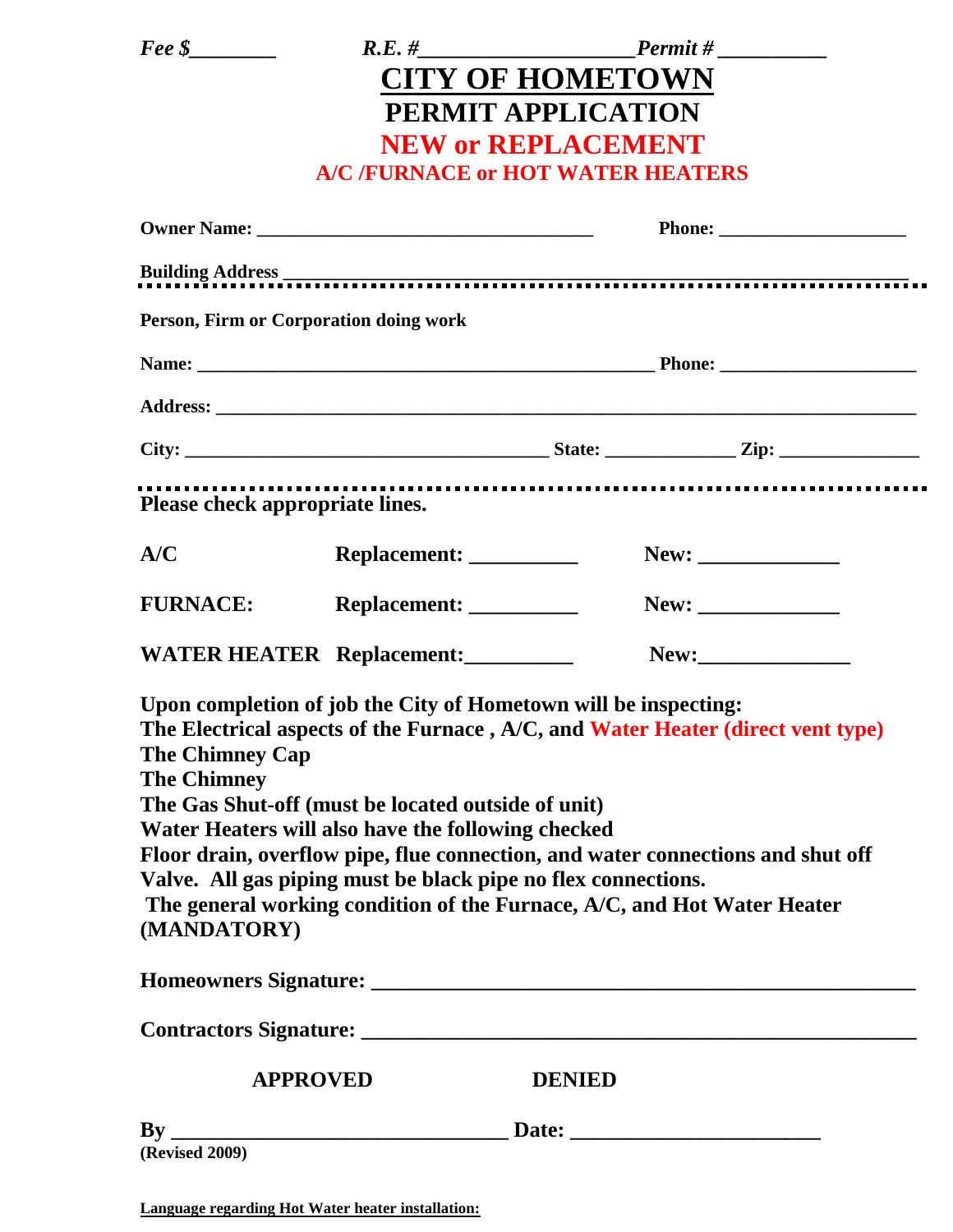### **Hot Water Heaters, New, Additional Requirements For Installation of New or Replacement Hot Water Heaters**

In the case of an emergency, after hours or weekend installation, the specific application for permit for a hot water heater must be received by the City within the first business day of the installation.

### **Tank Hot Water Heaters**

### Existing Structure

All hot water heaters being installed in an existing structure as a true replacement shall be subject to the following installation requirements:

- o All new or replacement hot waters heaters must be ANSI certified.
- o The safety relief valve must have a 3/4" copper or galvanized pipe, minimum of 3 feet long, installed to it.
- o New flue (smoke pipes) must be installed when hot water heater is installed (i.e., old flue must be removed); flue pipe must be pitched upward, the high hat must be screwed to the top and each flue section must be screwed together (use of any tape on flue sections is prohibited).
- o Gas line installed must be solid black gas piping, have an appropriate gas shutoff valve and be installed directly to the gas burner control module.
- o Water lines installed directly to the hot water heater must be metal piping; a shut-off valve for the cold water supply must also be installed (use of flexible copper piping is allowed however, the shut-off valve must be installed before any connection is made to this flexible piping)

### New/remodeled structure

All new hot water heaters being installed within a new/remodeled structure, the above noted specifications apply in addition to the following requirement:

- o A floor drain must be properly installed within the structure that is housing the new hot water heater in order to properly handle any discharge by the relief valve or any leakage by the hot water heater. The floor drain will not be allowed to empty into a crawl space or other open area but must be properly connected into the household's waste water connection and vented properly. This provision does not apply to any 90% or higher furnaces, air conditioners or humidifiers (except where a slab foundation exists and installation of a pump is required).
- o All walls/ceilings in area must be fire stopped. If you remove any part of the wall or ceilings during construction for any reason, you must replace it with same or 5/8" type drywall with 1 coat of taping applied to all seams or perforations around pipe etc. Then install new hot water tank to completion.

## **"NOTICE TO HOMEOWNER"**

### **INSPECTIONS AND APPROVAL OF STAGES BY CONSTRUCTION ARE CONDUCTED BY THE BUILDING DEPARTMENT AS REQUIRED BY ORDINANCE TO ASSURE COMPLIANCE WITH THE BUILDING CODE AND PROPER CONSTRUCTION PRACTICES IN ORDER TO PRESERVE PROPERTY VALUES, AND MAINTAIN HEALTH AND SAFETY STANDARDS. AS WORK IS PROGRESSING TO REQUIRED DEGREE, INFORM THE INSPECTOR BY MAILING THE POSTCARDS OR BY DIRECT CONTACT.**

## **DO NOT CONCEAL WORK UNTIL INSPECTED AND APPROVED. IF UNAPPROVED WORK HAS BEEN COVERED, IT WILL BE REQUIRED TO BE EXPOSED FOR INSPECTION.**

**In the event of rejection of work, the required corrective measures must be performed immediately before proceeding with any other work, and the inspector must be informed for a reinspection.**